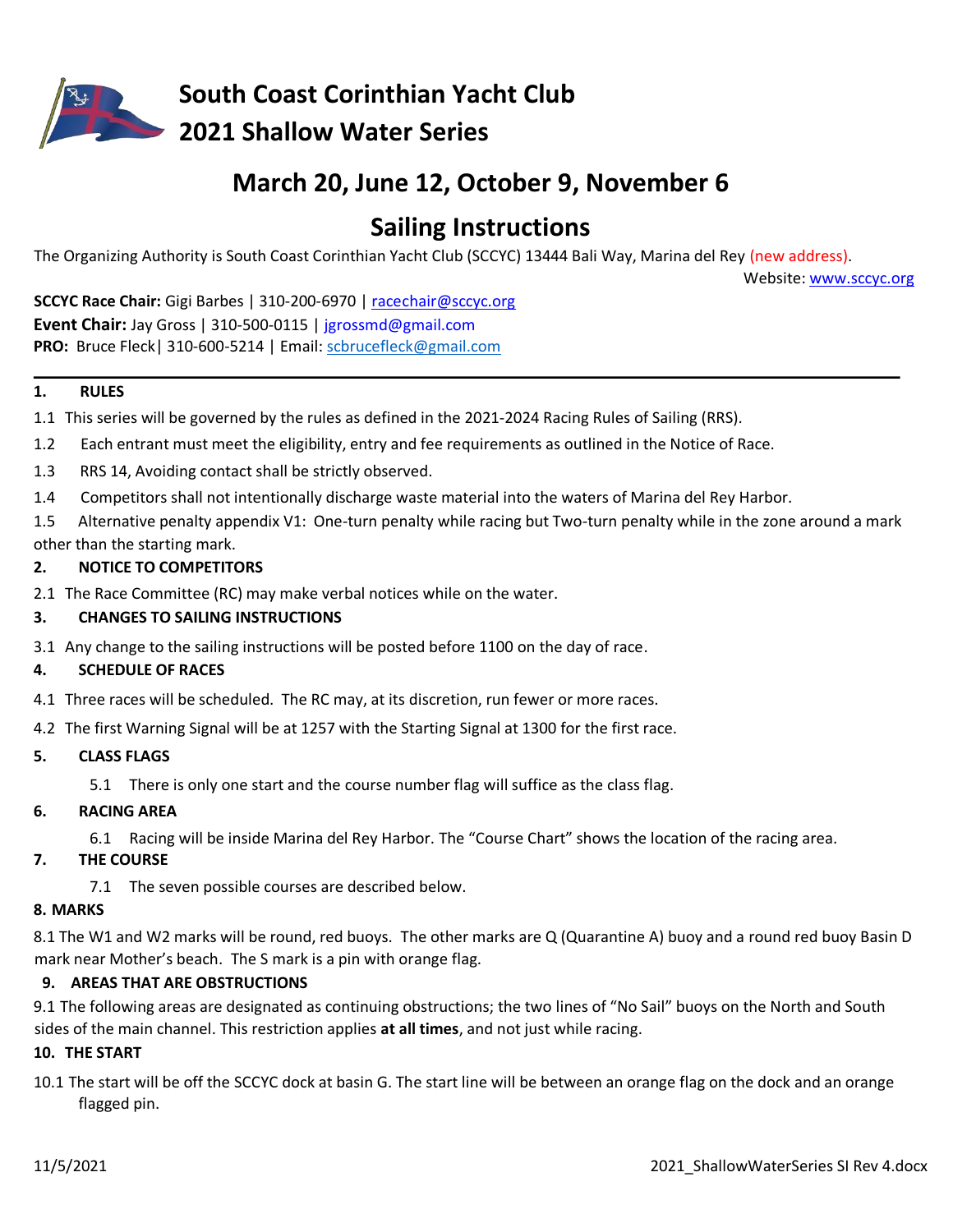- 10.2 Races will be started by using an audible-signal racing system with the warning signal made three (3) minutes before the starting signal.
- 10.3 An attention signal may be given approximately one minute before the Warning Signal as a courtesy.
- 10.4 The second race will start soon after the last boat finishes the first race. An attention signal may be given before the Warning Signal as a courtesy.

### **11. THE FINISH**

11.1 The finishing line will be the same as the starting line.

### **12. PROTESTS**

- 12.1 Protests are encouraged to be filed with the race committee at the dock.
- 12.2 Protests will be heard as soon as possible, possibly at the dinghy dock. However, at the discretion of the RC, protests may be heard at another date convenient to all parties.

### **13. SCORING**

13.1 Boats will be scored using basic (D-PN) listed by US Sailing and the Portsmouth Time on Time handicap.

13.2 Each day shall be scored according to the RRS Appendix A Low Point

13.3 This series will be scored adapted from the High Point percentage scoring system suggested by US Sailing in <https://www.ussailing.org/competition/rules-officiating/racing-rules/scoring-a-long-series/>

13.4 There will be no discards. All races will count.

### **14. COMMUNICATIONS**

14.1 The RC will monitor and can be contacted for appropriate communications via Channel 68.

14.2 Notice to competitors may be provided verbally while afloat following an attention signal.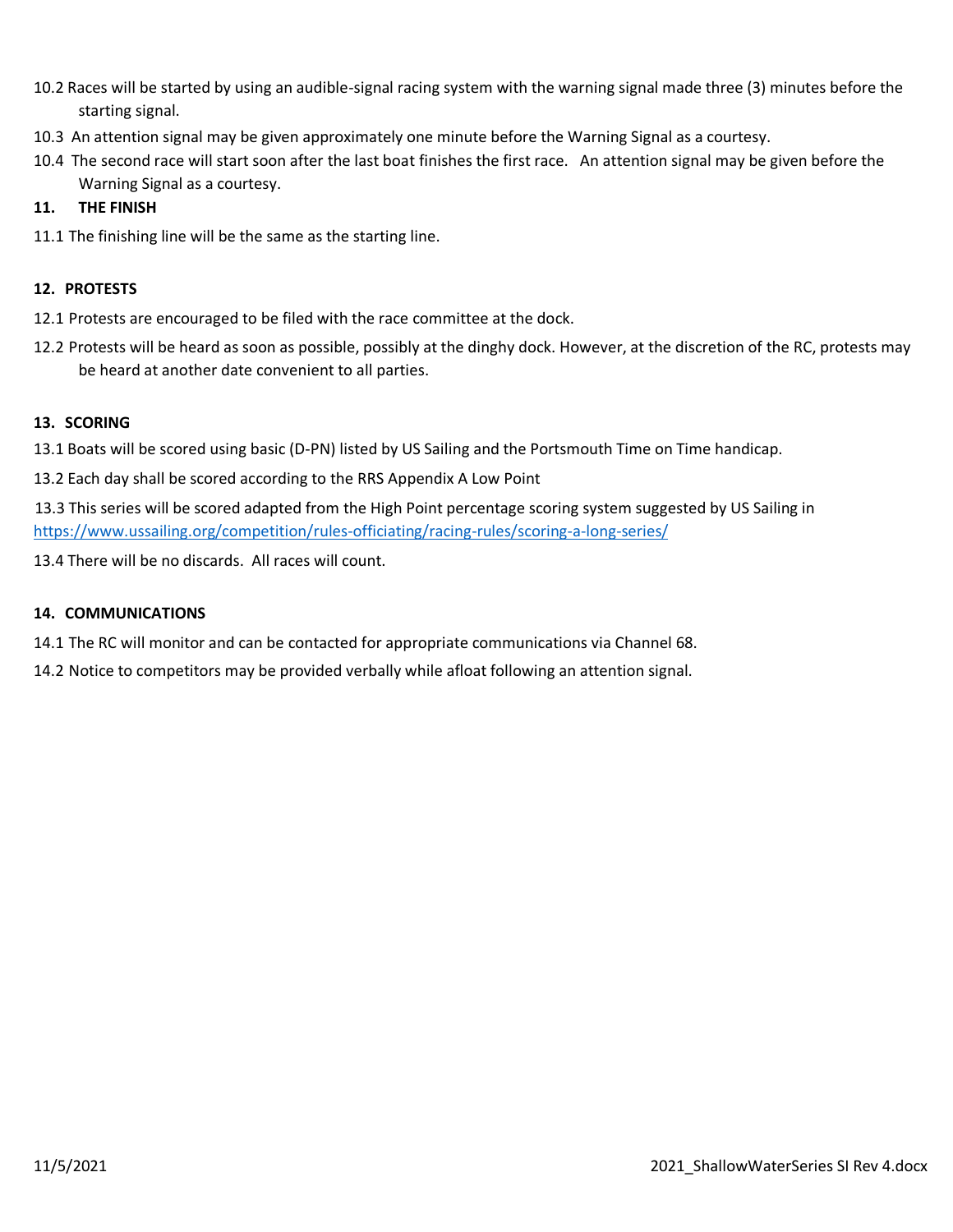| <b>LES STORRS SHALLOW WATER SERIES</b>          |  |
|-------------------------------------------------|--|
| <b>COURSE CHART</b> (distances are approximate) |  |
| All marks are to port side                      |  |
| <b>COURSE 1 (4.2 mi)</b>                        |  |
| S - W1- W 2 - W1- F                             |  |
| <b>COURSE 2 (3.4 mi)</b>                        |  |
| S - W1 - F                                      |  |
| <b>COURSE 3 (2.6 mi)</b>                        |  |
| $S - W 2 - F$                                   |  |
| <b>COURSE 4 (3.6 mi)</b>                        |  |
| $S - QB-D-QA-S-QB-D-QA-F$                       |  |
| <b>COURSE 5 (1.8 mi)</b>                        |  |
| $S - QB-D-QA - F$                               |  |
| <b>COURSE 6 (1.8 mi)</b>                        |  |
| $S - QA - S - QA - F$                           |  |
| <b>COURSE 7 (0.9 mi)</b>                        |  |
| $S - QA - F$                                    |  |
|                                                 |  |

**W1, W2, & D = ROUND, RED INFLATABLES QA QB = YELLOW QUARANTINE BUOYS. START – FINISH = BETWEEN FLAG ON DOCK AND PIN**